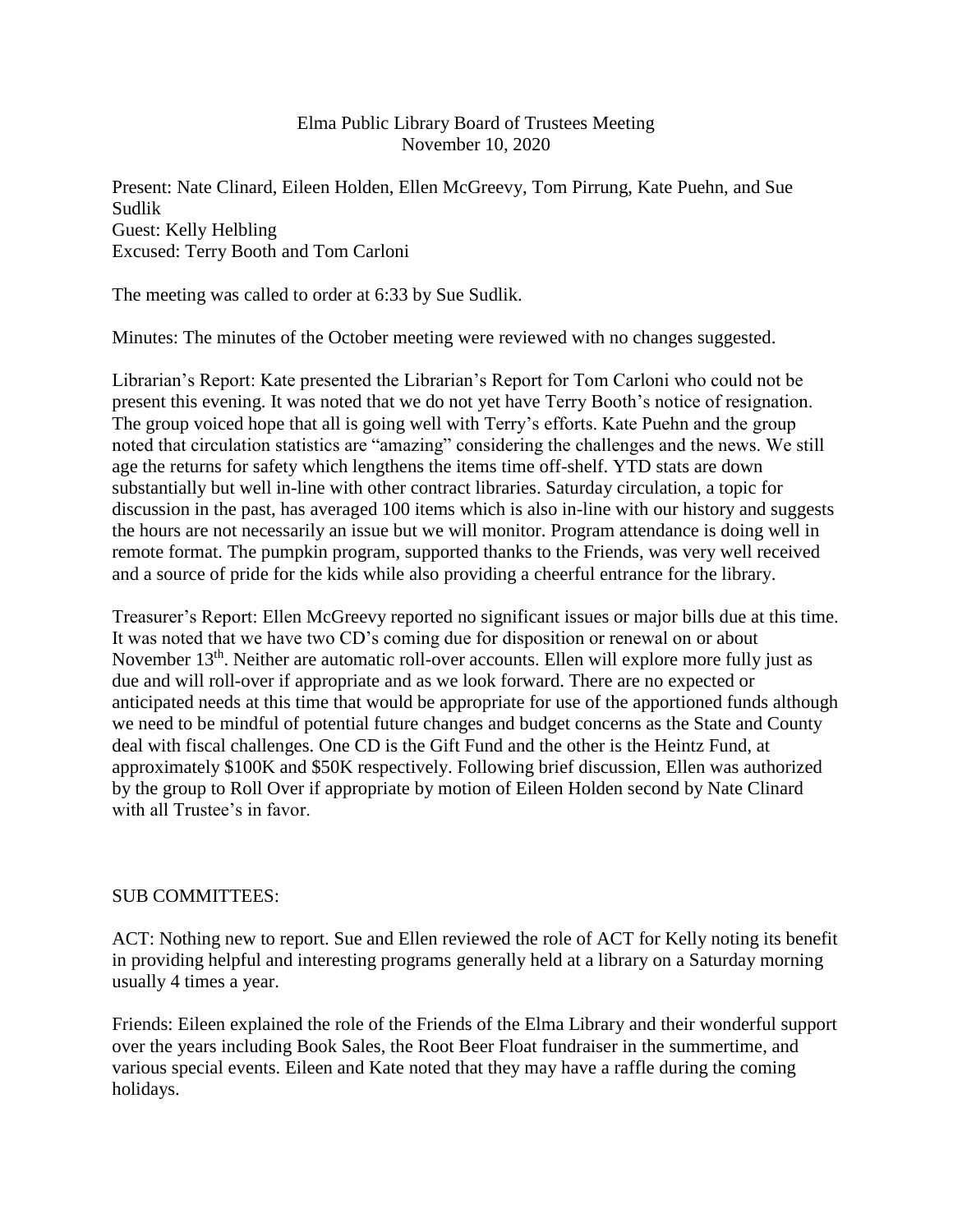Building and Grounds: Kate indicated that the new lavatory faucet has worked out very well and saves much time now that handwashing is so much more frequent. In addition, the new toilet seats have been a nice asset in keeping things quiet and in decreasing handling. The Town has been in to check the floor grate situation and is exploring some form of concrete fill to seal the ducts off in a permanent fashion. Tom Carloni will follow-up with the town engineers. Ellen explained for our guest the role of the Town of Elma as owner of the library building. Entrance reflectors were mentioned as possibly being a benefit if placed at each side of the parking lot entrances. We must consider snow plowing in the placement. It was suggested that normal hardware store reflectors would work fine. It was also mentioned that the Town has utilized some amazingly brilliant white reflective posts in the past where replacing a culvert or doing roadwork. These may be good also if they are available.

Publicity: The Bee information has been updated. It was noted that there was some confusion over the hours for a while but that has been fixed. Several present suggested that we promote the library at the Imagination Station day-care center in Elma and also at the Methodist Church preschool; it was noted there is a program at the St. John Lutheran church on Woodard Rd at Schultz Rd. Kate indicated that both have been contacted in the past but that as we return to more normalized hours, that it is likely time to re-connect.

## Old Business:

It was noted that the boulders installed to replace some unsightly landscape items look great and are a good scale for the surroundings. It was discussed that we still should consider some smaller stones that have a "washed out" look. No invoice has been received as of yet. We will follow-up as appropriate. Also with regard to old business and building and grounds, no Fall "clean-up" has taken place as of yet.

## New Business:

Kate presented as Tom had advised and we have all reviewed, the Elma Public Library Microcluster Plan. We are currently designated a "Yellow Zone" but increases in the statistics utilized could easily designate our community as an "Orange Zone" or even a "Red Zone" and we need to have a plan in place should that happen soon. The website "erie.gov" is a good resource for following the designations within the broader vicinity.

Also under New Business, a warm welcome was extended to Kelly Helbling. Kelly spoke of her past involvement with the library and how she also utilizes it as a resource within her Home-Schooling. Kelly has also assisted the library by providing well-presented sewing programs. Kelly was encouraged to consider joining the Board as her time and resources permit going forward, noting that we are currently in uncertain times that make planning somewhat more difficult.